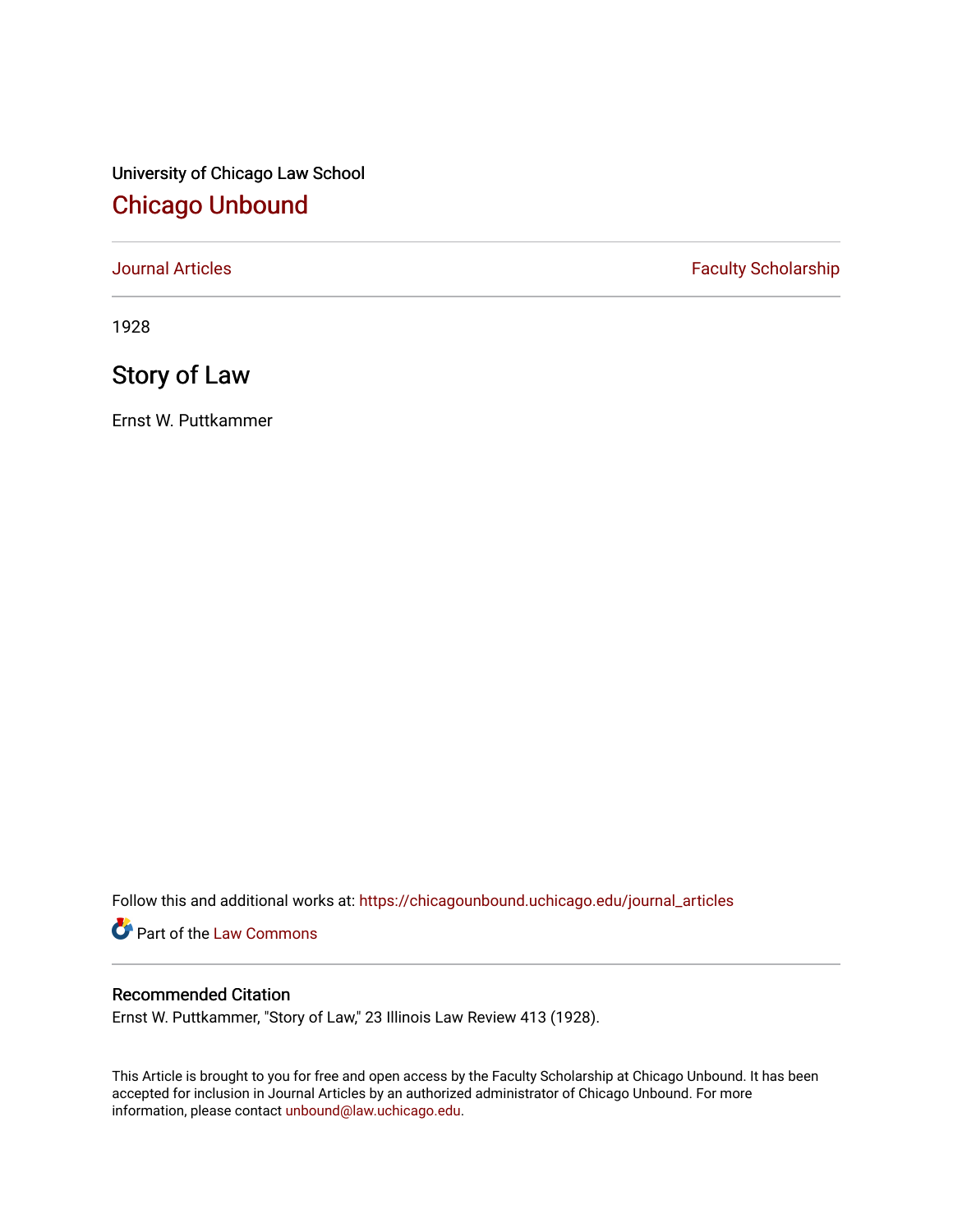### **BOOK REVIEWS**

#### THE SToRY oF LAw. By John M. Zane. New York: Washburn, 1927. Pp. xiii, 486.

The object of this book, according to its author is "to put the story of legal development in such a way that it may carry interest to the general reader." With this object kept strictly in mind it may be said that the book is successful, as undeniably it is informative, it is interesting, and it is full of evidences **of** that great fund of general information that is the principal charm of Mr. Zane's writing. It does tell the story of legal development in a manner suited to the needs of the intelligent layman.

Proceeding now to a general description of the book and the thesis around which it is built, the body of the law, he holds, is a development, but an almost entirely unconscious and largely uncontrolled development, of the human race. In its first dawn rules were few because the pastoral society of that day had few problems to vex it. With the rise of agriculture and, even more, of commerce human relations become more involved, and necessarily there came more complex rules to govern these relations. At this stage came the first great law system of which we have definite knowledge and which is the first link in the chain running down to today-the famous Babylonian Code of Hammurabi. This system, with detailed rules often strikingly like our own of today, was the parent of the Jewish law, which became its successor after the Assyrian conquest ended the great days of Babylon. To this state, says Mr. Zane, we owe "the emergence **of** the individual," that is, a recognition of individual, rather than family, responsibility, a step forward the importance of which was even greater than is its obviousness today. From the Jews the torch passed somehow-we are not told very clearly how-to the Greeks, who by their logical genius and keen analysis greatly developed substantive law but who failed entirely in the task of simultaneously advancing adjective law. Litigation With them never rose above a submittal of a case to the tender mercies of the Athenian mob, however imposing the name by which that mob might momentarily clothe itself. But the beauty and symmetry of the Greek, or rather Athenian, system were not wasted. They profoundly impressed that even more logical and far more practical people, the Romans, who proceeded to remake and recreate the old into an essentially new system, which has ever since been and for long will be the wonder and admiration of all law students. Then camethe crash, seemingly permanent, of human knowledge, and only ages later the slow reawakening, thanks to the small spark of learning which had been preserved by the church to regulate its internal and exterior affairs. The canon law was the source from which civil law was recreated thoughout Europe, in England no less than on the continent, due partly to its manifest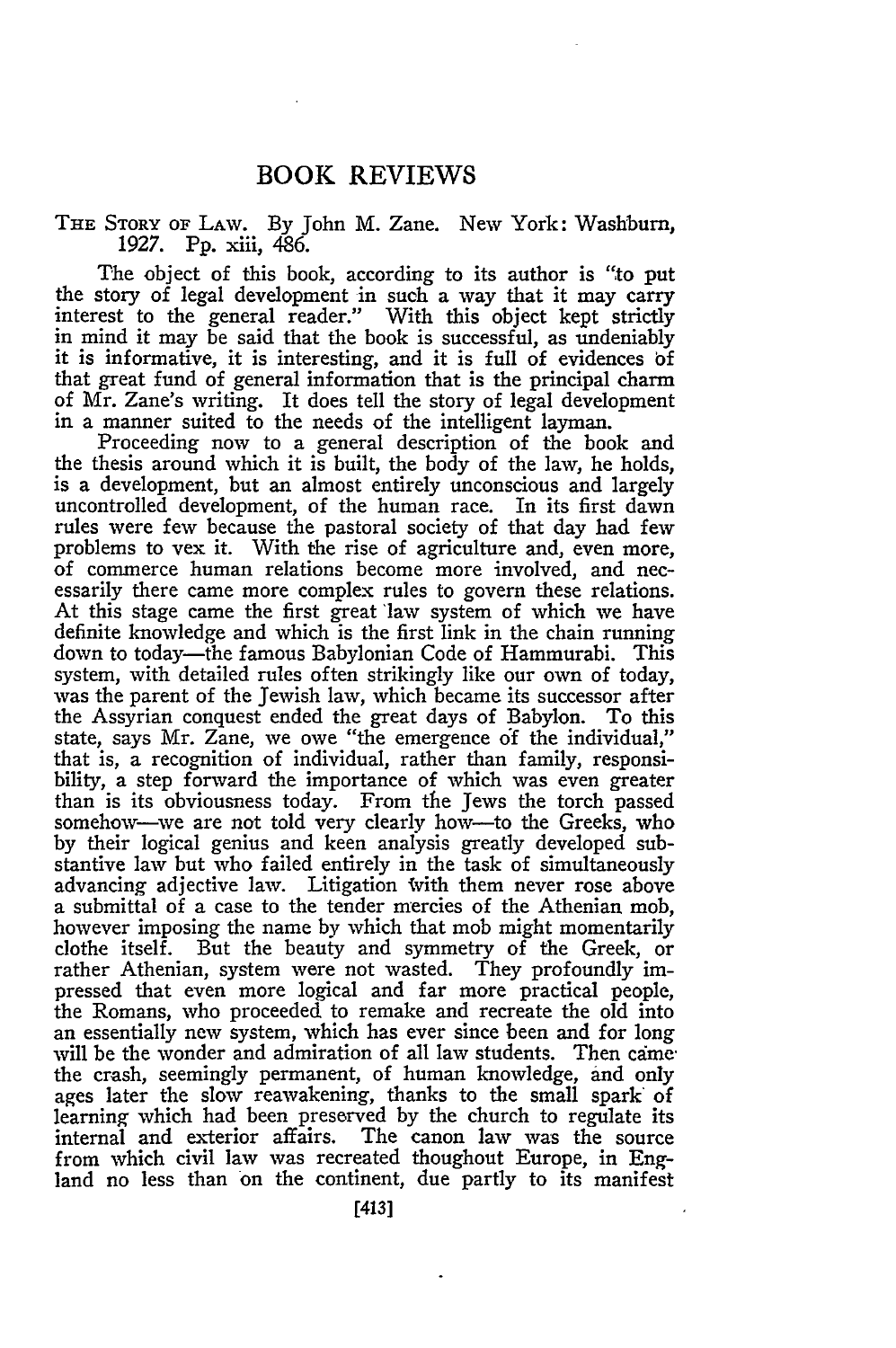superiority to the uncouth Anglo-Saxon law, and partly because, after the Norman Conquest, all the great judicial officers were uniformly church trained men.

The thread having now been followed to England, the remainder of the book, forming nearly one-half of it, traces the principal changes in the English law, such as the creation of the jury system and the rise of two entirely separate systems-common law and equity-and finally fits our own American law into the picture by describing its outgrowth from' English law.

This then is the picture as Mr. Zane paints it. It remains to ask how well and convincingly he has done his work. And here almost from the very first page we are brought squarely face to face with the two shortcomings that so often, and so needlessly, mar much of Mr. Zane's writing. One of these is a propensity to make sweeping remarks that obviously will not bear close scrutiny. The other is the unfair comment, one might almost say abuse, with which he finds it necessary to heap all those with whom he disagrees. Nothing will more quickly and more surely alienate the sympathy of every fair reader. His opponents almost invariably have "childish minds;" they "think they prove something." Of a statement made by John Chipman Gray he says, "Could anything be more absurd? He was demonstrating merely that he did not know what law was." Heinrich K6hler and Rudolph Stammler, two of Germany's, and Europe's, recent great lights, are contemptuously described as "men considered jurists." Plato's only great characteristic, it seems, was his "rock-ribbed conceit." His venturing to believe that he could contribute anything to legal learning was "pathetic." In fact his book on the "Laws" has in it "nothing of value" "although many simple souls **.** have been impressed." And as for those modern reformers who believe that our criminal law is not yet in a state of absolute perfection in its treatment of insanity as a defense, they themselves are probably the ones who are insane. At any rate "the common sense of mankind should consistently refuse to listen to the confused stammerings of these maudlin phrenologists." But illustrations need not be multiplied. Enough has been said to make clear the unholy joy felt by the reader when Mr. Zane in some sweeping remark in turn lays himself open to attack. Nor are such occasions so rare. Sometimes they are so obvious as to raise merely a puzzled feeling how they are possible. For example he says that in primitive times "the making of a will was, of course, unknown, for it could not be conceived of until language came to be written." But what of the nuncupative will? What of the earliest Roman wills? Or of post obit gifts in early Anglo-Norman days? All these were transactions in which no writing was involved. Or again: He dismisses what he calls the metaphysical or philosophical justifications of private property **,by** saying: "The real justification is a more prosaic matter. Private property in real and personal property exists because if not so owned, the property cannot be bought and.sold and dis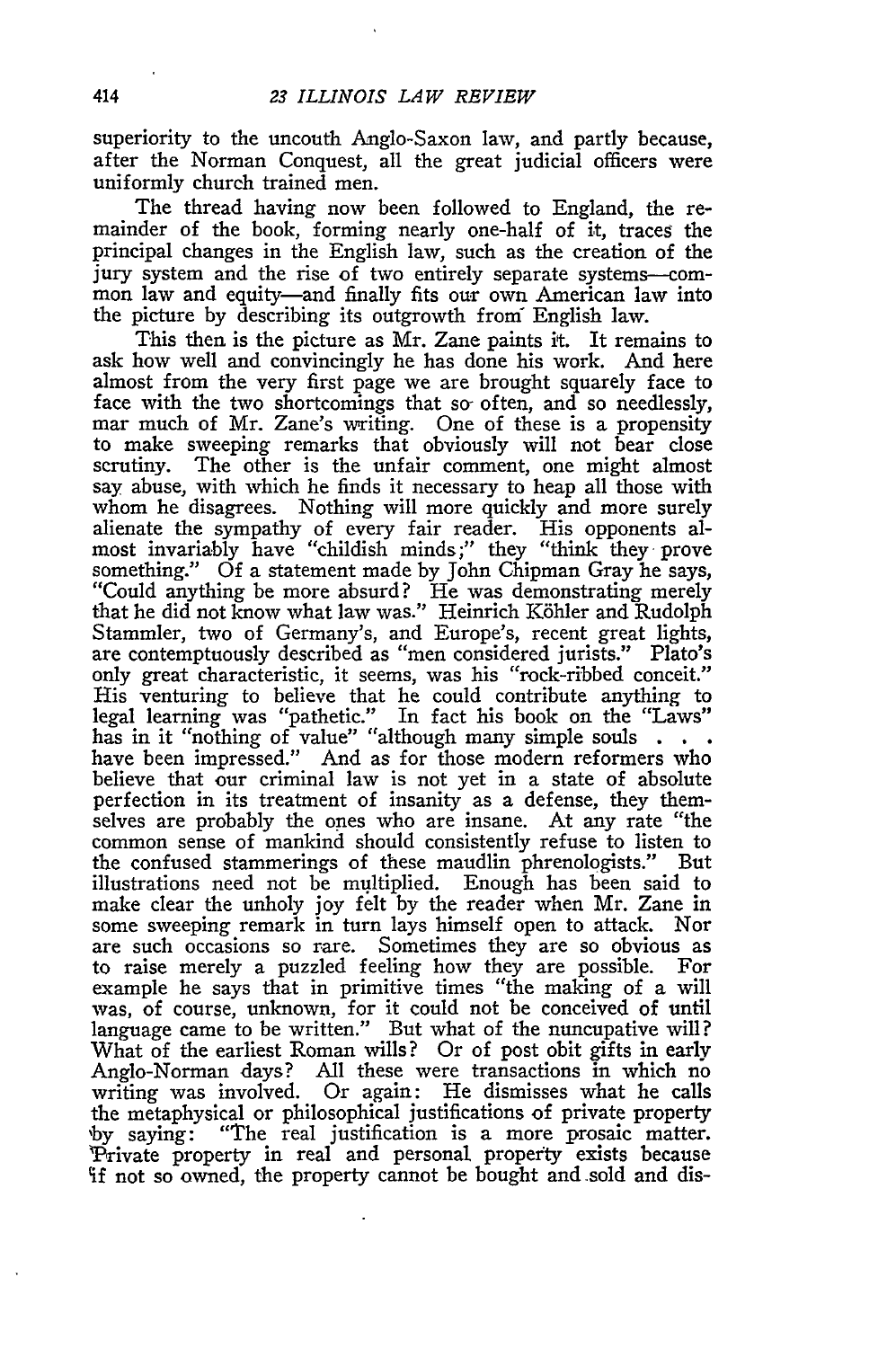posed of in the ordinary course of trade." In other words, there has to be private property because if there were not, there would be nothing to buy or sell! One is sorely tempted to make use, hereabouts, of Mr. Zane's own adjective, "childish." Or again: With reference to the value of an oath as making testimony 'nore likely to be truthful, on p. 96 he says, "there are countless 'people who do not hesitate to prevaricate, but if they are put under oath the old commandment has its effect," whereas on p. 235 belief in the value of an oath gets the usual label of "childish."

Some of his non-sequiturs are no less curious. For example this explanation of how the *lex talionis,* an eye for an eye and a tooth for a tooth, arose (p. 35): The primitive tribe had an instinct of self-preservation. When one of its members hurt another this instinct of self-preservation was hurt. The old equality was yearned for. Therefore the injured person was permitted to recreate such an equality between him and his assailant by mutilating him in the same manner in which he had been mutilated. Rather neat, to demonstrate that the instinct of selfpreservation demanded that there be two injuries instead of one!

Even more curious is this specimen (pp. 43-44): An infant at primitive law only became a member of the family if the father formally acknowledged it; he might, if he chose, deny that it was his. (True enough.) *Therefore* it was it his disposal to kill or let live, hence the custom of infanticide. To say that 'a denial of ownership confers a right to destroy the object not owned is surprising, to put it mildly. And on the next page 'he adds that such destruction of *unwanted* babes was the origin 'of human sacrifice. But we all know that primitive sacrifice was the giving up of very much *wanted* things to a spirit which pre sumably also wanted them—never of unwanted objects.

Such errors, even though they are annoying, are largely innocuous because they are apparent. Others, being of a more technical nature, are more dangerous, as they will be noticed 'only by the lawyer-reader, whereas the book is meant at least -equally for the layman. Of such a nature is the extended description of how a new law system came to arise at Rome. This, Mr. Zane says, was due to a feeling that it was unfair to subject the stranger within the gates to the technicalities of the system applied between citizens. A strange and surprising solicitude for the usually despised and harshly treated outsider! Anyone who has read Fustel de Coulange's great book, "La Cit6 Antique," will notice 'how falacious this is. The ancient mind conceived of law as an 'exclusively local possession, handed down by one's local gods, and a sacred heritage not to be shared with outsiders. From that idea came the need of a separate new system for the more.and more numerous foreigners at Rome. That it turned out to be a better system was merely an unintended and unexpected result.

A final example of the author's not entire reliability bears on his effort to show to what a great extent even the English